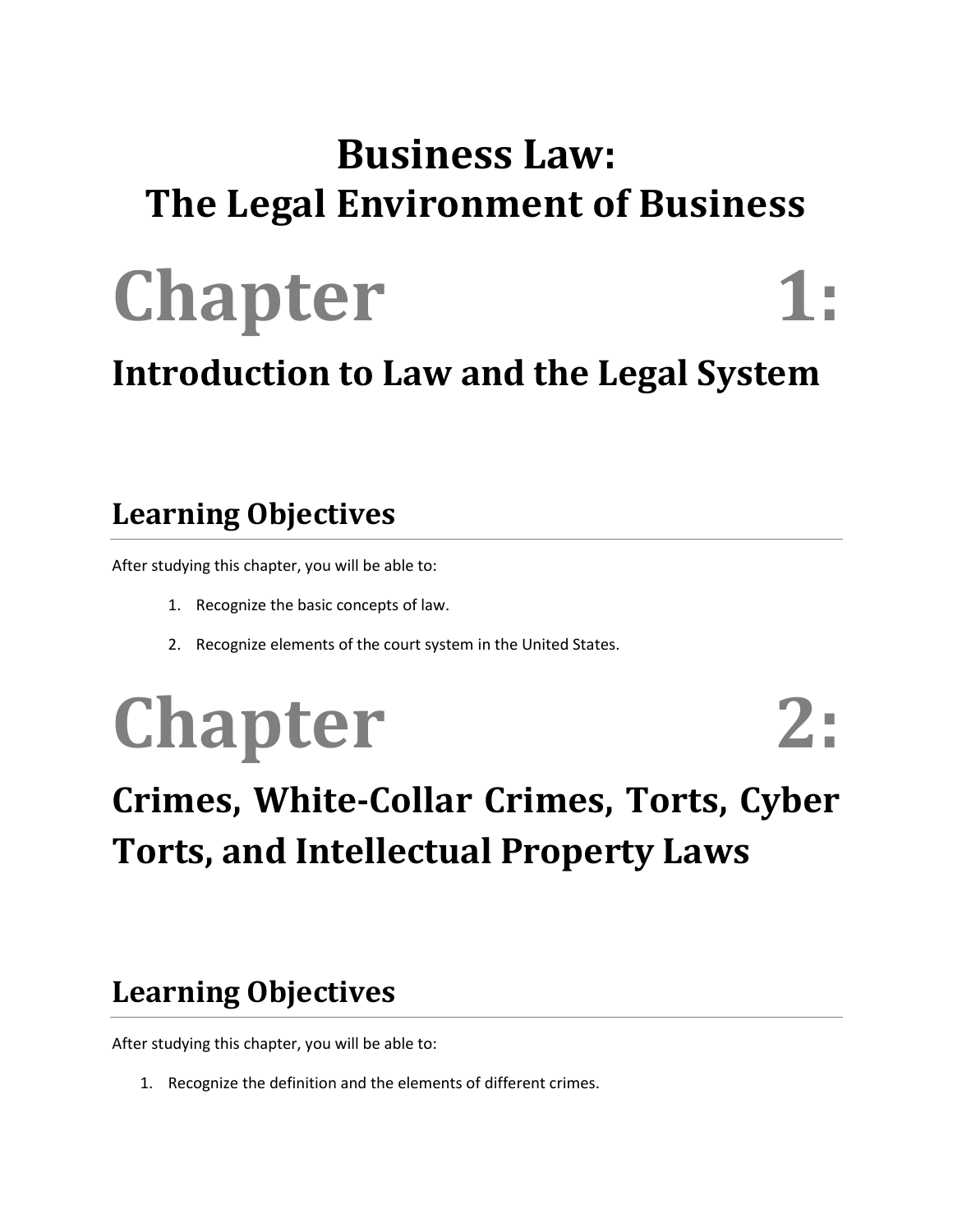# **Chapter 3:**

#### **Contracts, offer, and E-Contracts**

#### **Learning Objectives**

After studying this chapter, you will be able to:

- 1. Identify different characteristics of contracts and offers.
- 2. Recognize the valid use of e-signatures.

# **Chapter**



### **Acceptance and Reality of Consent**

#### **Learning Objectives**

- 1. Recognize the conditions of an acceptance of a contract.
- 2. Understand the definition of fraud.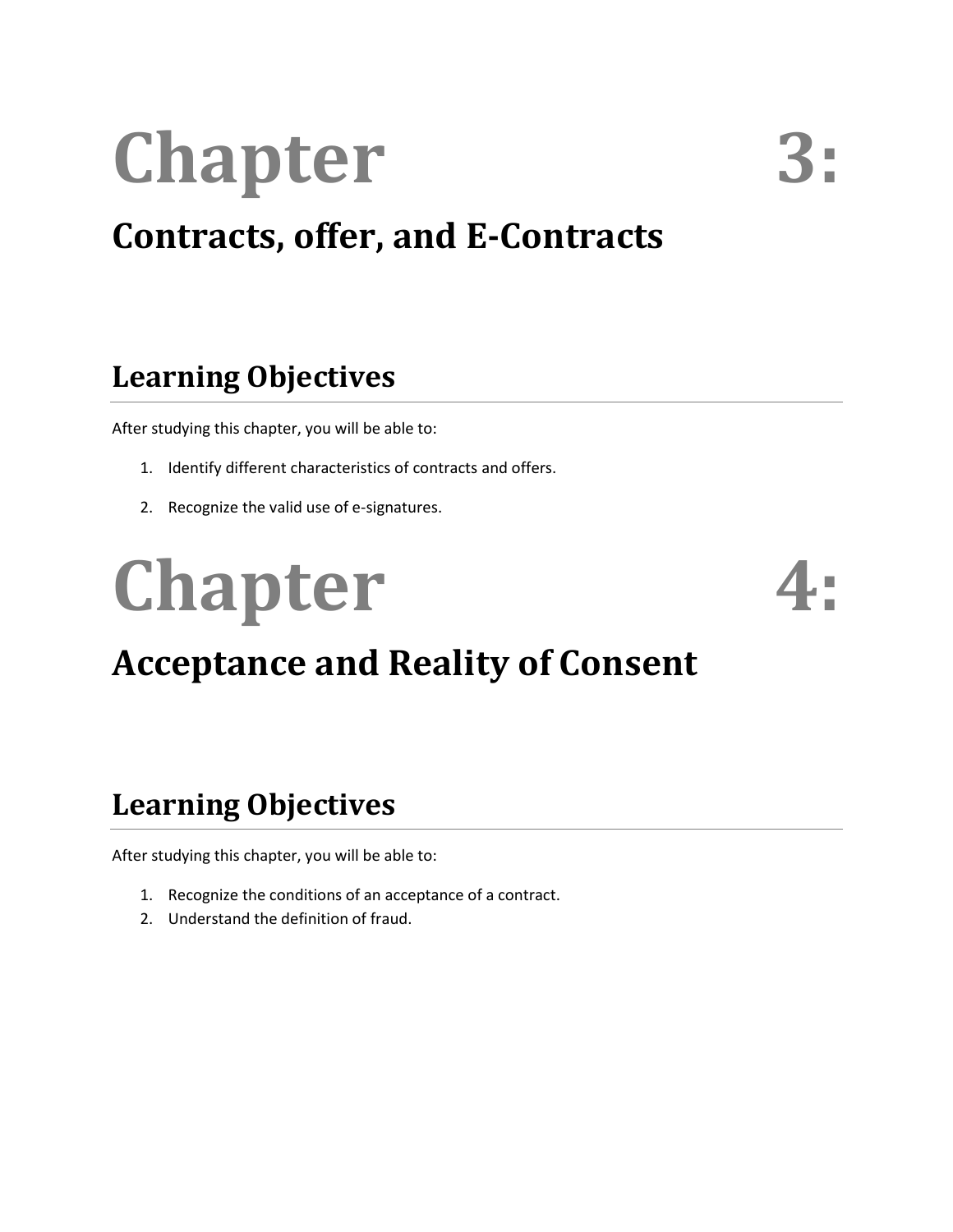## **Chapter Consideration**

#### **Learning Objectives**

After studying this chapter, you will be able to:

1. Recognize the relationship between a promise and consideration.

# Chapter 6:

### **Capacity of Parties and Illegality**

#### **Learning Objectives**

After studying this chapter, you will be able to:

- A. Recognize the definition of the capacity of parties
- B. Identify situations that produce illegality.

# Chapter 7:

**Writing and Rights of Third Parties**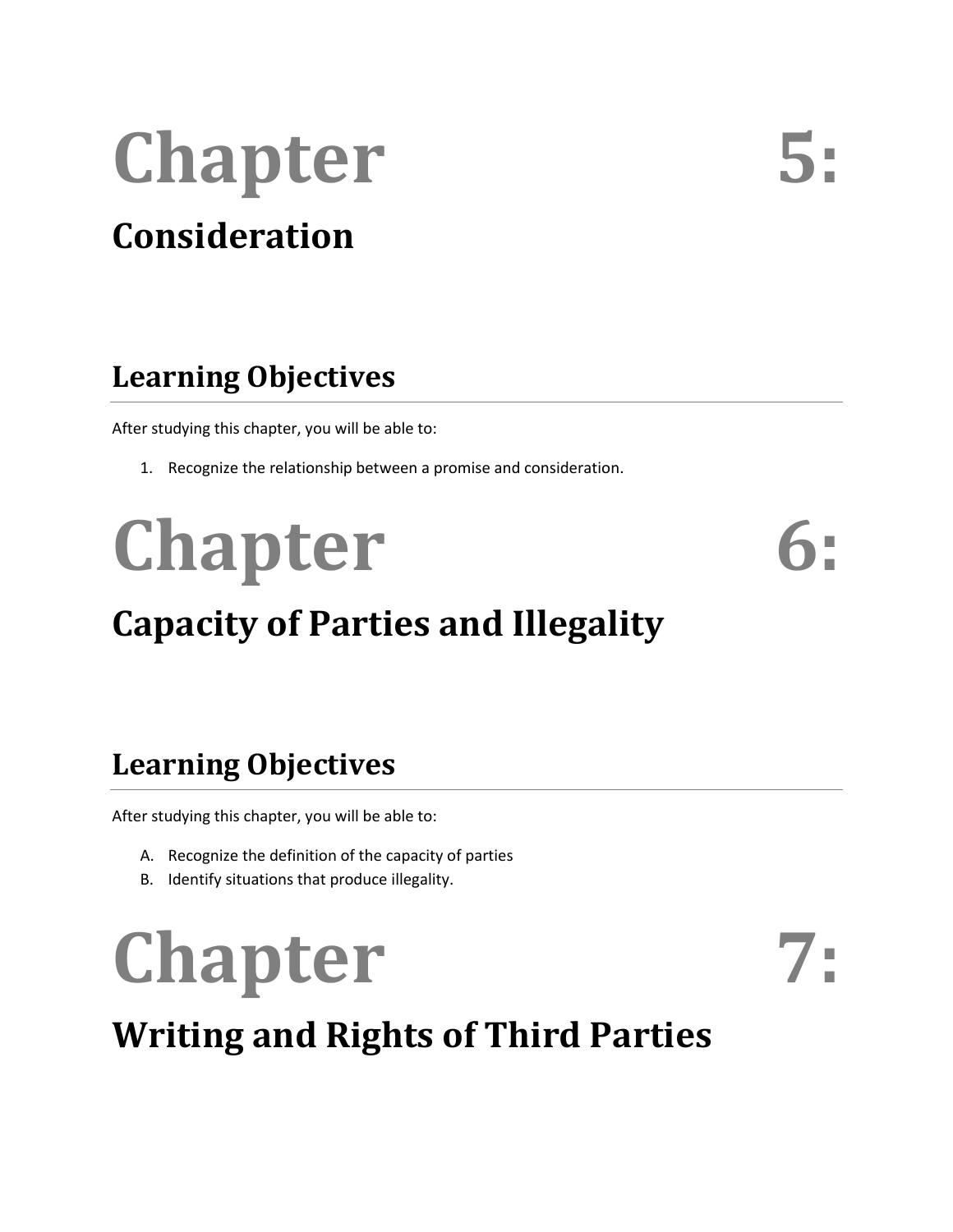After studying this chapter, you will be able to:

- 1. Recognize the obligations in a collateral contract.
- 2. Identify terms of assignor's liability.

## **Chapter Performance and Remedies**

#### **Learning Objectives**

After studying this chapter, you will be able to:

- 1. Identify the conditions of a performance.
- 2. Recognize examples of damages and remedies.

# **Chapter Agency**

#### **Learning Objectives**

After studying this chapter, you will be able to:

1. Recognize the process of creation of a relationship.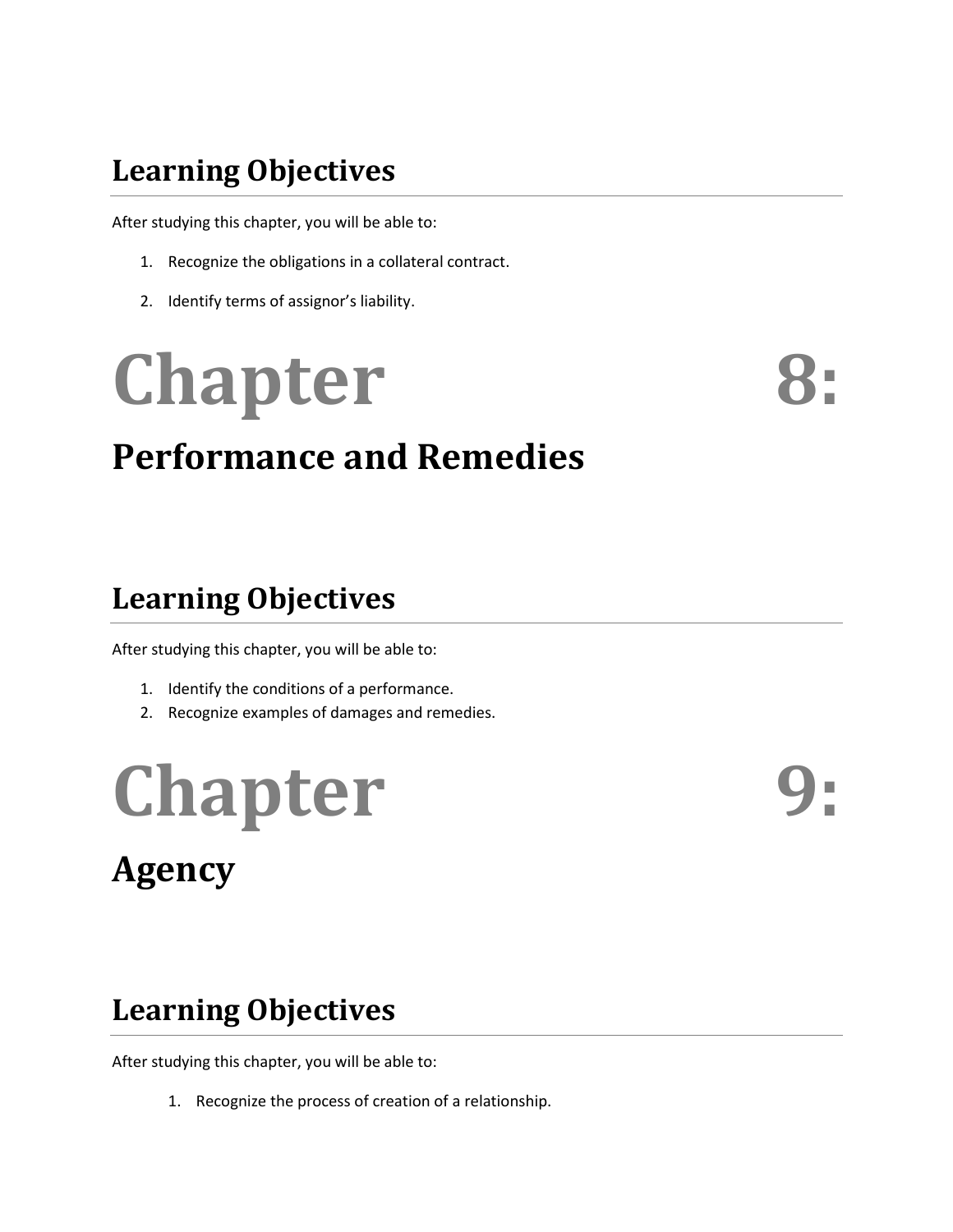2. Identify the relation of principal to agent and an agent to a third person.

## Chapter 10: **Partnerships**

#### **Learning Objectives**

After studying this chapter, you will be able to:

- 1. Identify the characteristics of a partnership.
- 2. Recognize the process of dissolution of the partnership.

## Chapter 11: **Organization and Incorporation of Corporations**

#### **Learning Objectives**

- 1. Identify the purpose of the articles of incorporation.
- 2. Recognize different entities that may be a corporation.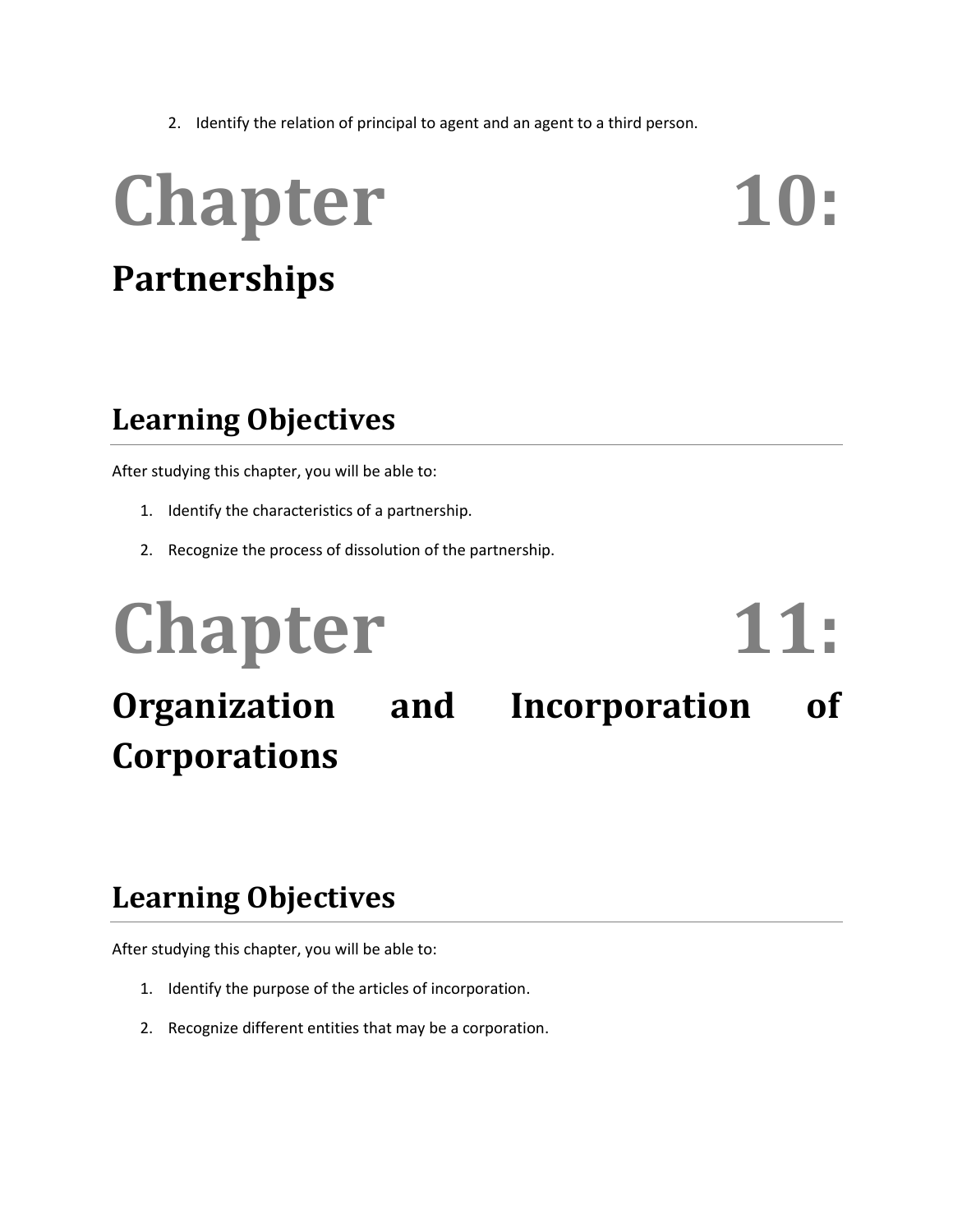## **Chapter 12: Operating the Corporation**

#### **Learning Objectives**

After studying this chapter, you will be able to:

1. Recognize operational requirements of a corporation.

Chapter 13: **Corporate Securities and Foreign** 

#### **Learning Objectives**

**Corporations**

After studying this chapter, you will be able to:

1. Recognize laws used to protect investors.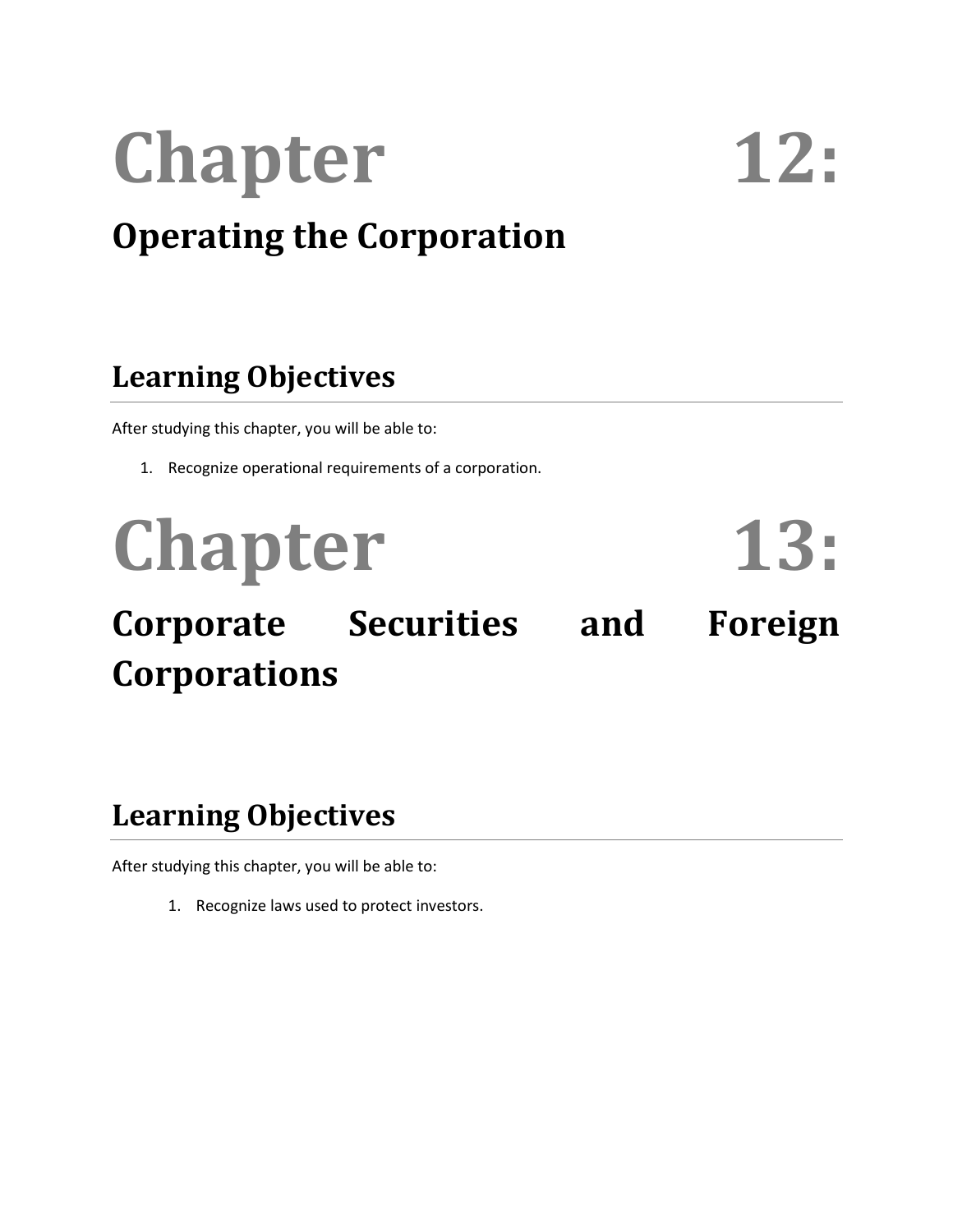# **Chapter 14:**

### **Shareholder Rights and Liabilities**

#### **Learning Objectives**

After studying this chapter, you will be able to:

1. Recognize characteristics of shareholder's rights.

## **Chapter 15: Personal Property**

### **Learning Objectives**

After studying this chapter, you will be able to:

1. Identify aspects of ownership rights of personal property.

# Chapter 16:

### **Real Property**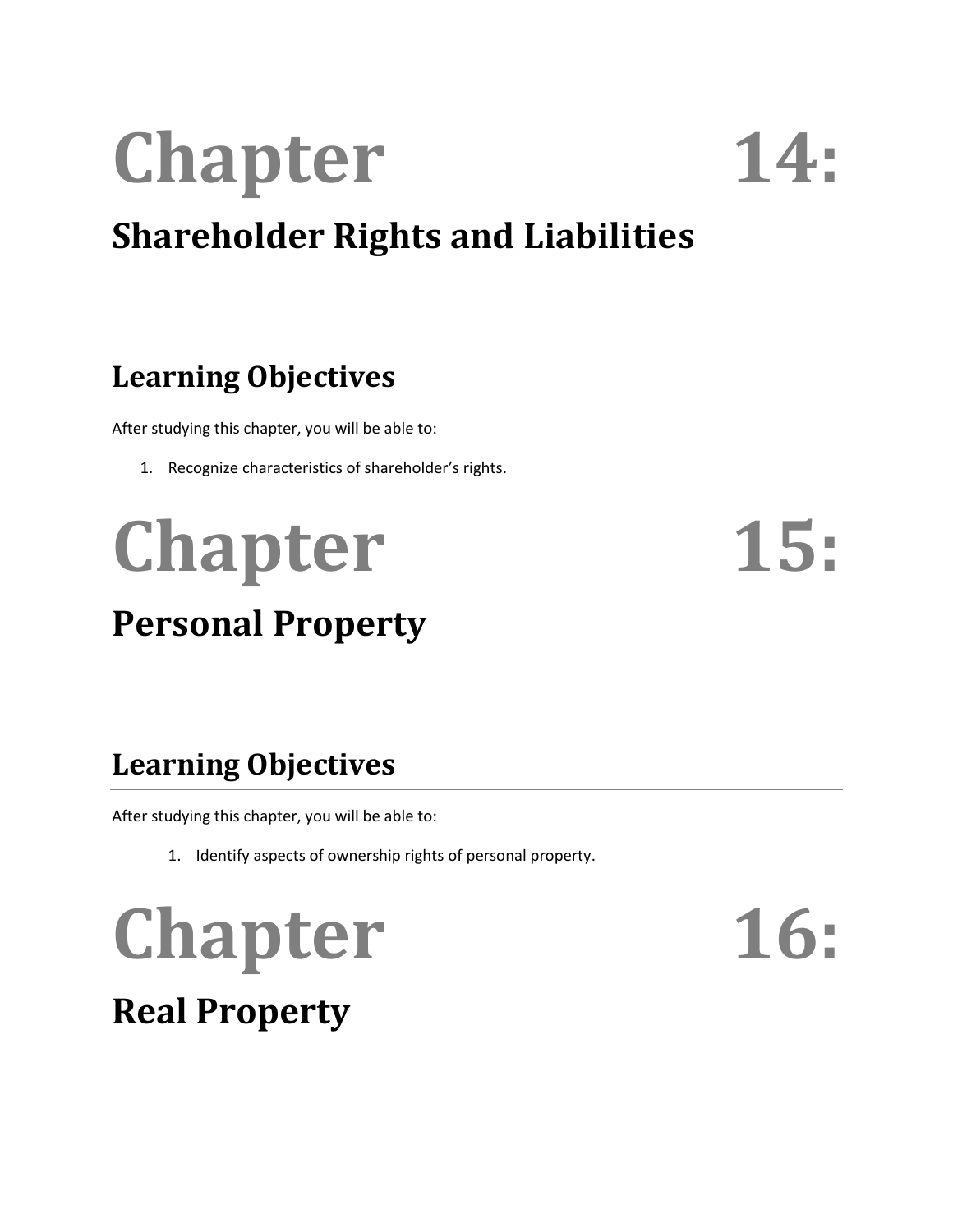After studying this chapter, you will be able to:

- 1. Recognize characteristics of real property.
- 2. Identify the attributes of co-ownership of real property.

# Chapter 17:

### **Formation, Terms, Title, and Risk**

#### **Learning Objectives**

After studying this chapter, you will be able to:

- 1. Recognize the conditions required for formation.
- 2. Understand some of the nuances in the process of obtaining a title.

## **Chapter 18: Product Liability**

#### **Learning Objectives**

- 1. Identify attributes of the liability for negligence.
- 2. Recognize some rules concerning product liability.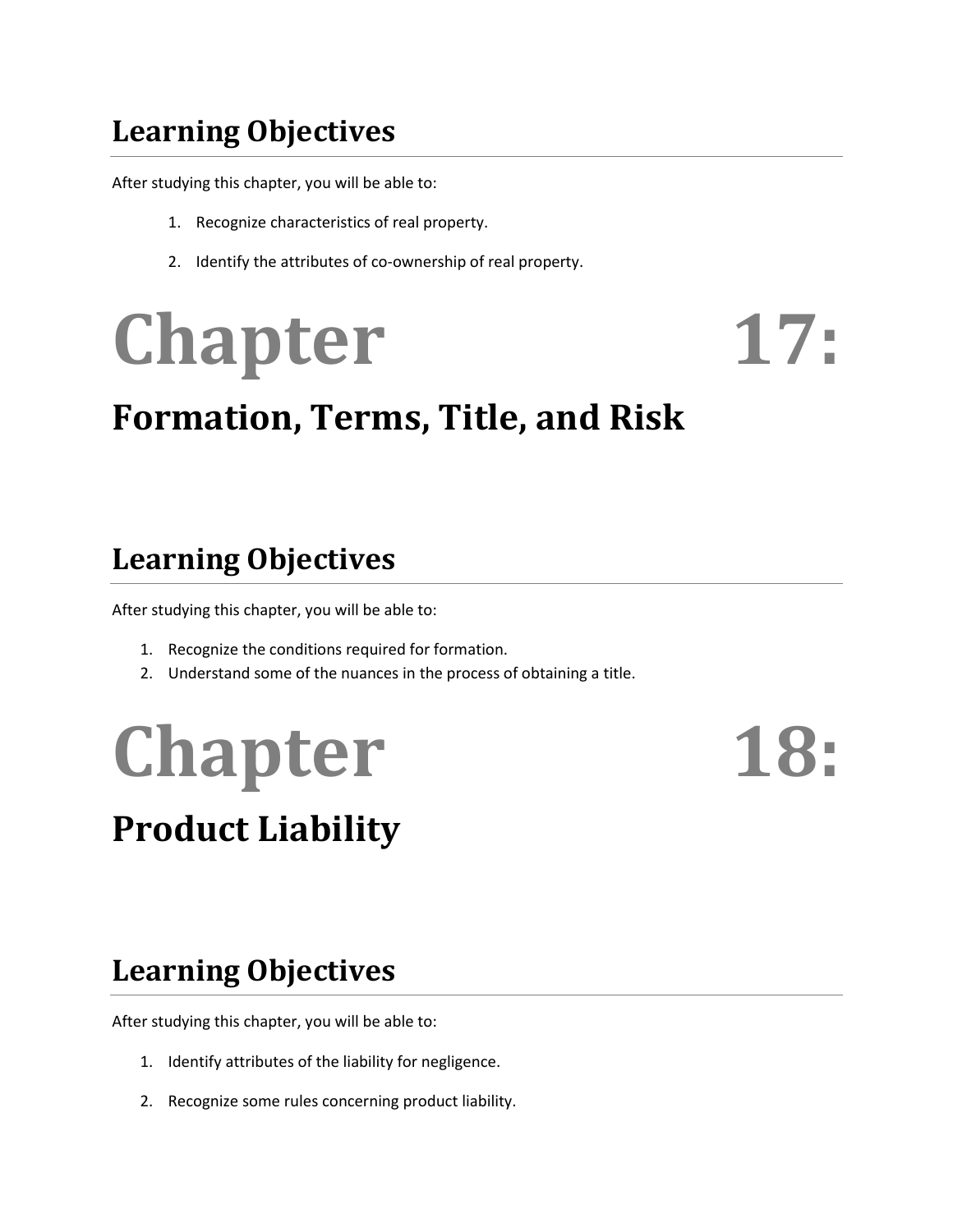# Chapter 19:

### **Performance and Remedies**

#### **Learning Objectives**

After studying this chapter, you will be able to:

1. Recognize rules of the Uniform Commercial Code.

## Chapter 20: **Negotiability**

#### **Learning Objectives**

After studying this chapter, you will be able to:

1. Identify the requirements for negotiability.

# **Chapter 21:**

**Negotiation and Holder In Due Course**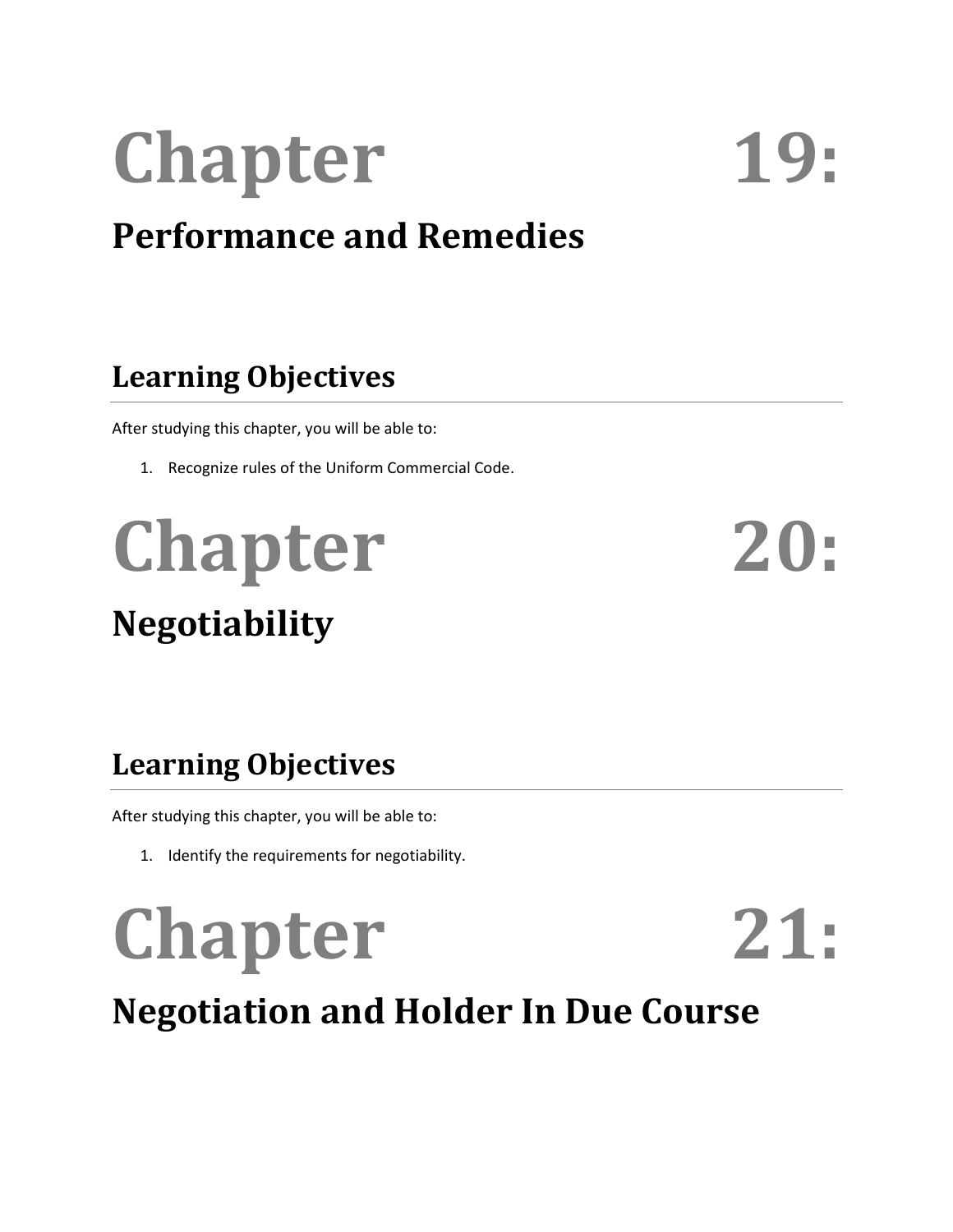After studying this chapter, you will be able to:

1. Recognize some types of endorsements used during a negotiation.

# **Chapter 22:**

### **Liability of Parties; Checks; Documents of Title**

#### **Learning Objectives**

After studying this chapter, you will be able to:

1. Recognize the liability of parties with regards to negotiable instruments.

## **Chapter 23: Secured Transactions**

#### **Learning Objectives**

After studying this chapter, you will be able to:

1. Recognize some security interests in real property.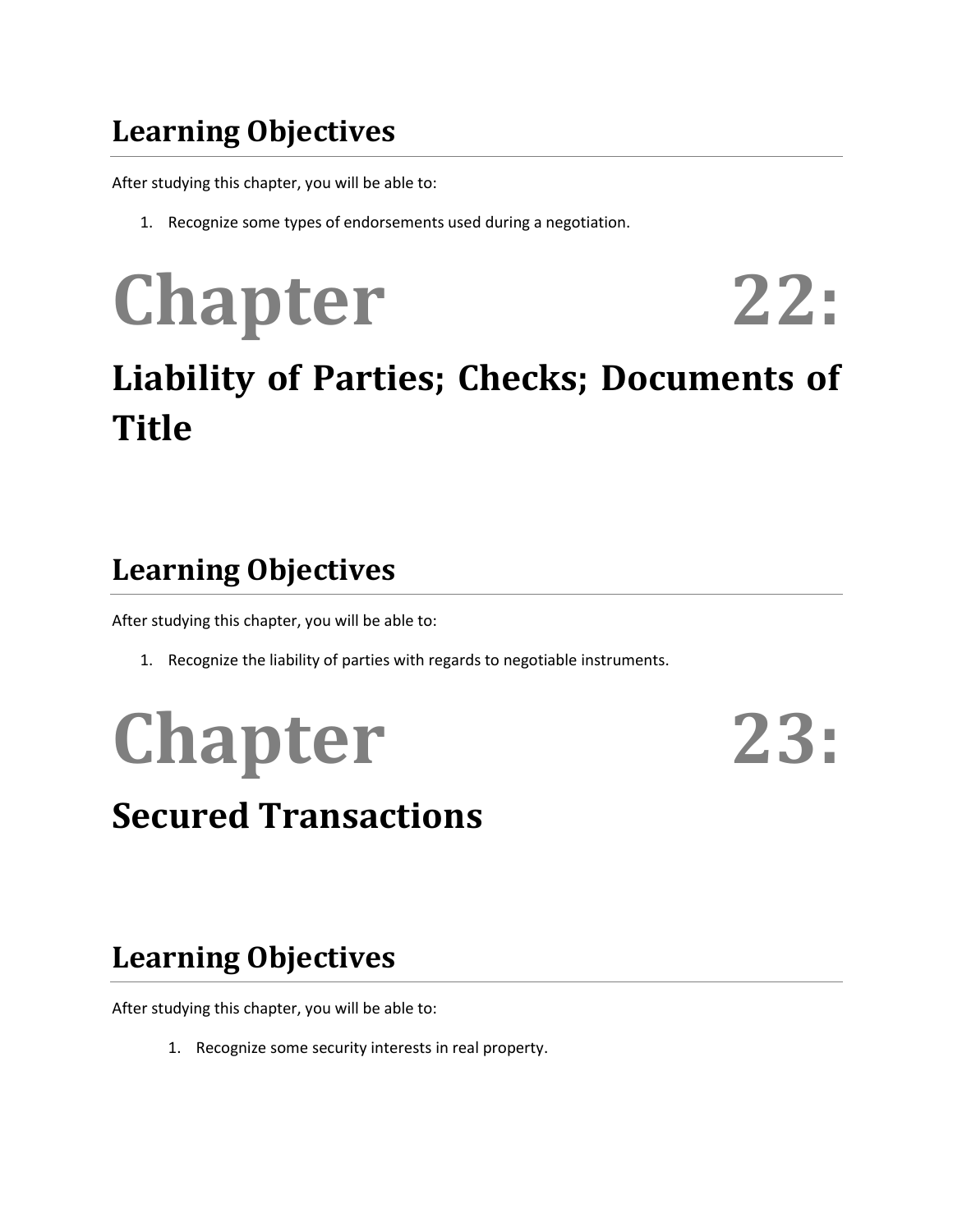## **Chapter 24: Bankruptcy**

#### **Learning Objectives**

After studying this chapter, you will be able to:

1. Identify types of bankruptcy.

## **Chapter 25: Economic Relations and the Law**

#### **Learning Objectives**

After studying this chapter, you will be able to:

- 1. Identify general areas of protection within the law.
- 2. Recognize definitions and examples of the antitrust laws.

**Chapter 26: Employment Law**